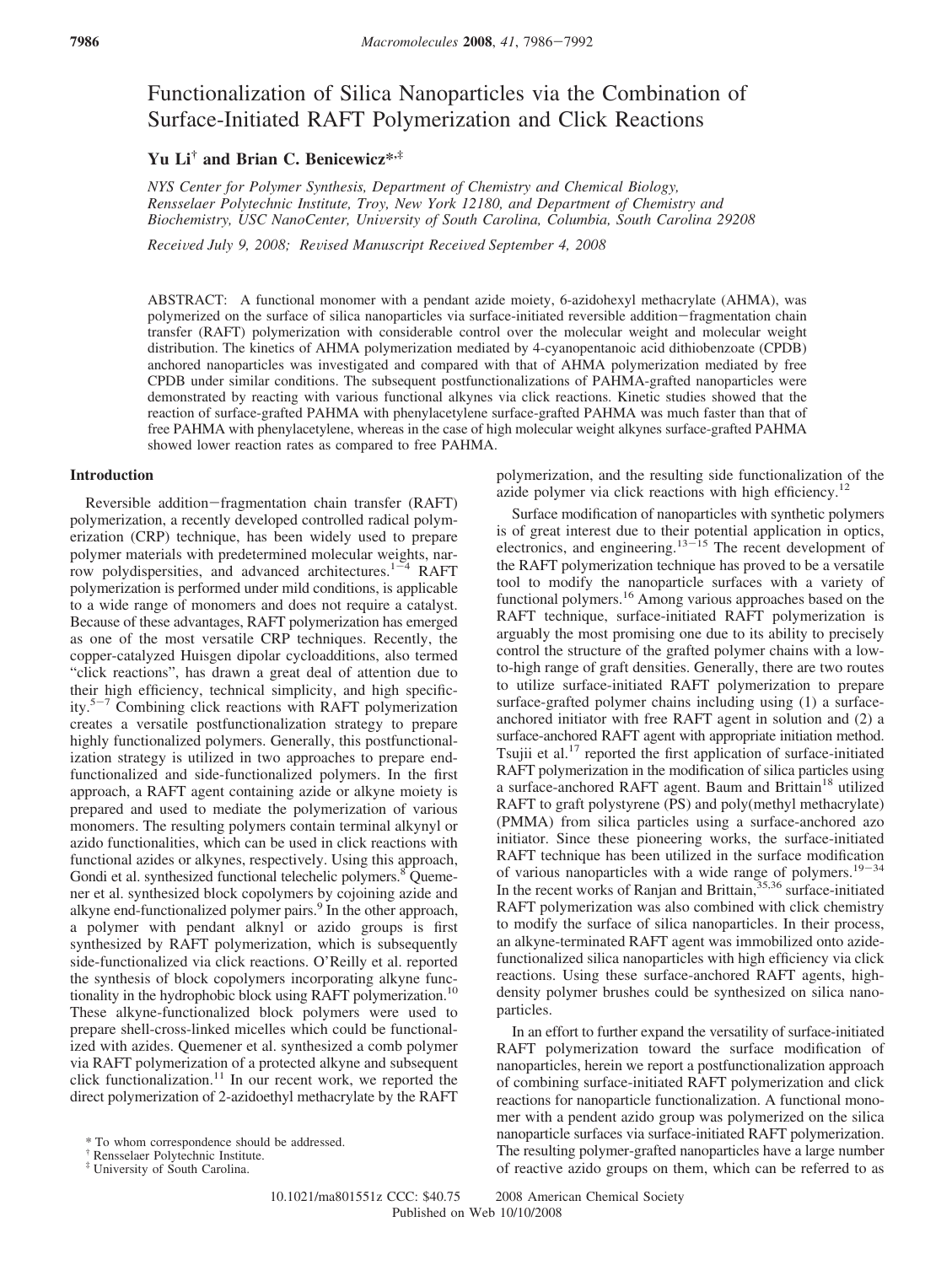"massively reactive nanoparticles". The subsequent postfunctionalizations were demonstrated by reacting with various functional alkynes.

#### **Experimental Section**

**Materials.** Unless otherwise specified, all chemicals were purchased from Acros and used as received. 4-Cyanopentanoic acid dithiobenzoate (CPDB) anchored silica nanoparticles, prop-2-ynyl 4-cyano-4-(phenylcarbonothioylthio)pentanoate, and 4-(4-(phenylamino)phenylamino)phenol were prepared according to the literature.27,37,38 2,2′-Azobis(4-methoxy-2,4-dimethylvaleronitrile) (V-70) was purchased from Wako and used as received.

**Instrumentation.** NMR spectra were recorded on a Varian 500 spectrometer using  $d_8$ -THF as solvent. Molecular weights and molecular weight distributions were determined using a Waters gelpermeation chromatograph equipped with a 515 HPLC pump, a 2410 refractive index detector, and three Styragel columns (HR1, HR3, HR4 in the effective molecular weight range of 100-5000, <sup>500</sup>-30 000, and 5000-500 000, respectively) with THF as eluent at 30 °C and a flow rate of 1.0 mL/min. The GPC system was calibrated with poly(methyl methacrylate) and polystyrene standards obtained from Polymer Laboratories. Powder conductivity measurement was performed in a custom-built guarded cell, which has electrode size of 1.4 cm in diameter. The cell was connected to a Keithley 6485 picoammeter and a Bertan 225 voltage source during measurement.

**Synthesis of 1-Azido-6-hydroxyhexane.** To a 250 mL roundbottom flask was added 1-chloro-6-hydroxyhexane (13.65 g, 0.1 mol) and sodium azide (13 g, 0.2 mol) in 50 mL of water. The mixture was stirred at 80 °C for 12 h and then cooled to room temperature. The solution was extracted with ether  $(3 \times 100 \text{ mL})$ , dried with sodium sulfate overnight, and filtered. After the removal of the solvent under vacuum, 1-azido-6-hydroxyhexane was obtained as a colorless liquid (yield: 12.9 g, 90%). <sup>1</sup>H NMR (500 MHz, CDCl<sub>3</sub>): δ (ppm) 1.4 (m, 4H, CH<sub>2</sub>), 1.53-1.62 (m, 4H, CH<sub>2</sub>), 3.26 (t, 2H, CH2N3), 3.64 (t, 2H, CH2O).

*Caution: special care should be taken to minimize the possible explosion in the preparation and handling of the azide compound.*

**Synthesis of 6-Azidohexyl Methacrylate (AHMA).** To a 500 mL round-bottom flask, a solution of 1-azido-6-hydroxyhexane (14.3 g, 100 mmol), methacrylic acid (7.74 g, 90 mmol), and 4-(dimethylamino)pyridine (DMAP) (3.67 g, 30 mmol) in 100 mL of methylene chloride was cooled to 0 °C. Dicyclohexylcarbodiimide (DCC) (20.63 g, 100 mmol) was dissolved in 50 mL of methylene chloride and added slowly to the solution. The resulting mixture was warmed to room temperature and stirred overnight. The precipitate was removed by filtration. After removal of solvent and silica gel column chromatography (10:1 mixture of hexane and ethyl acetate), the product was obtained as a colorless liquid (yield: 16.1 g, 85%). 1H NMR (500 MHz, CDCl3): *δ* (ppm) 1.41 (m, 4H, CH<sub>2</sub>), 1.59–1.72 (m, 4H, CH<sub>2</sub>), 1.95 (s, 3H, CH<sub>3</sub>C), 3.26 (t, 2H, CH<sub>2</sub>N<sub>3</sub>), 4.15 (t, 2H, CH<sub>2</sub>O), 5.55 (s, 1H, =CH), 6.1 (s, 1H, =CH). <sup>13</sup>C NMR (500 MHz, CDCl<sub>3</sub>): 18.79, 26.07, 26.85, 28.96, 29.21, 51.8, 64.98, 125.71, 136.8, 167.9. IR (NaCl disk): 1720 cm-<sup>1</sup> (C=O) and 2100 cm<sup>-1</sup> (N<sub>3</sub>).

**Graft Polymerization of AHMA from CPDB Anchored Silica Nanoparticles.** A solution of AHMA (0.5 g), CPDB anchored silica (0.15 g, 28 *µ*mol/g), V-70 (0.45 *µ*mol), and THF (3 mL) was prepared in a dried Schlenk tube. The mixture was degassed by three freeze-pump-thaw cycles, backfilled with nitrogen, and then placed in an oil bath at 30 °C for various intervals. The polymerization was quenched in ice water. A small amount of polymerization solution was withdrawn to measure monomer conversion by NMR. The polymer solution was precipitated into methanol, filtered, and dried under vacuum. A monomer conversion of 5% was reached after 6 h. The cleaved PAHMA had a numberaverage molecular weight of 7600 and a PDI of 1.2.

Monomer conversion for AHMA was calculated based on the following equation:

$$
C_{\text{AHMA}} = \frac{I_{0.6-1}}{I_{0.6-1} + 3I_{5.4-5.5}}
$$

where  $I_{0.6-1}$  is the integrated area of the signal for the methyl protons of the polymer and *<sup>I</sup>*5.4-5.5 is the integrated area of the signal for one of the olefinic protons of the monomer.

**Synthesis of SiO2-***graft***-(PAHMA-***block***-PMMA).** A solution of  $SiO_2$ -*graft*-PAHMA ( $M_{n$ (cleaved PAHMA) = 7600, PDI = 1.2) (100 mg), methyl methacrylate (0.5 mL, 2 mmol), V-70 (0.225 *µ*mol), and THF (1 mL) was prepared in a dried Schlenk tube. The mixture was degassed by three freeze-pump-thaw cycles, backfilled with nitrogen, and then placed in a 30 °C oil bath. After 4 h, the polymerization solution was quenched in ice water and poured into an aluminum boat. The solvent and monomer were removed by evaporation in a fume hood overnight and then 2 days under vacuum to determine monomer conversion by gravimetric analysis, and molecular weight characteristics were analyzed by GPC after cleavage from the silica nanoparticles (conversion = 15%,  $M_{n$ <sub>(cleaved PAHMA-*b*-PMMA) = 24 000, PDI =</sub> 1.24).

**Cleavage of Grafted PAHMA from Silica Nanoparticles.** PAHMA (20 mg) grafted silica nanoparticles were dissolved in THF (4 mL). HF (0.5 mL, 49% in aq) and phase transfer agent Aliquat 336 (20 mg) were added, and the solution was allowed to stir at room temperature overnight. The solution was poured into a PTFE Petri dish and allowed to stand in a fume hood overnight to evaporate the volatiles. The recovered PAHMA was dissolved in THF, passed through neutral alumina, and then subjected to GPC analysis.

**Synthesis of Alkyne-Terminated Oligoaniline (ALOAN).** To a 100 mL round-bottom flask, a solution of 4-(4-(phenylamino)phenylamino)phenol (2.76 g, 10 mmol) and triethylamine (10.1 g, 11 mmol) in 50 mL of methylene chloride was cooled to 0 °C. Propargyl chloroformate (1.3 g, 11 mmol) was added slowly to the solution. The resulting mixture was warmed to room temperature and stirred overnight. The precipitate was removed by filtration. After removal of solvent and silica gel column chromatography (3:1 mixture of hexane and ethyl acetate), the product was obtained as a gray solid (yield: 3 g, 85%); mp: 84 °C (capillary uncorrected). <sup>1</sup>H NMR (500 MHz, DMSO-*d*<sub>6</sub>):  $\delta$  (ppm) 3.7 (s, 1H, CH), 4.85 (s, 2H, CH2), 6.7 (t, 1H, aromatic), 6.8-7.2 (m, 12H, aromatic), 7.9 (s, 1H, NH), 8.0 (s, 1H, NH). 13C NMR (500 MHz, DMSO-*d*6): 56.5, 78.3, 79.6, 115.9, 116, 119.1, 120.3, 120.6, 122.4, 129.8, 136.8, 137.5, 143.3, 144, 145.5, 153.8.

**Synthesis of Alkyne-Terminated Polystyrene (ALPS).** A solution of styrene (9 mL), prop-2-ynyl 4-cyano-4-(phenylcarbonothioylthio)pentanoate (0.3 g), and AIBN (12 mg) was prepared in a dried Schlenk tube. The mixture was degassed by three freeze-pump-thaw cycles, backfilled with nitrogen, and then placed in an oil bath at 60 °C for 13 h. The polymerization solution was quenched in ice water and precipitated into cold methanol. The polymer was recovered by centrifugation and dried under vacuum ( $M_n = 1000$ , PDI = 1.05).

**Click Functionalization of PAHMA Grafted Silica Nanoparticles.** A mixture of PAHMA grafted silica nanoparticles (1 equiv of -N3), alkyne (2 equiv), and *N,N*,*N*′,*N*′′,*N*′′-pentamethyldiethylenetriamine (PMDETA) (0.5 equiv) was dissolved in deuterated THF. The solution was degassed by bubbling nitrogen for 5 min and transferred to a NMR tube containing CuBr (0.5 equiv) under a nitrogen atmosphere. The reactions were conducted at room temperature and monitored by 1H NMR spectroscopy. After reaction, the mixture was diluted with THF and passed through neutral alumina to remove the copper catalyst. After concentration by rotary evaporation, the solution was precipitated into methanol (cyclohexane for reaction with ALPS) to remove residual alkyne. After filtration, the product was dried under vacuum.

#### **Results and Discussion**

**RAFT Polymerization.** The azido-containing monomer, AHMA, was synthesized by a two-step reaction. 1-Azido-6-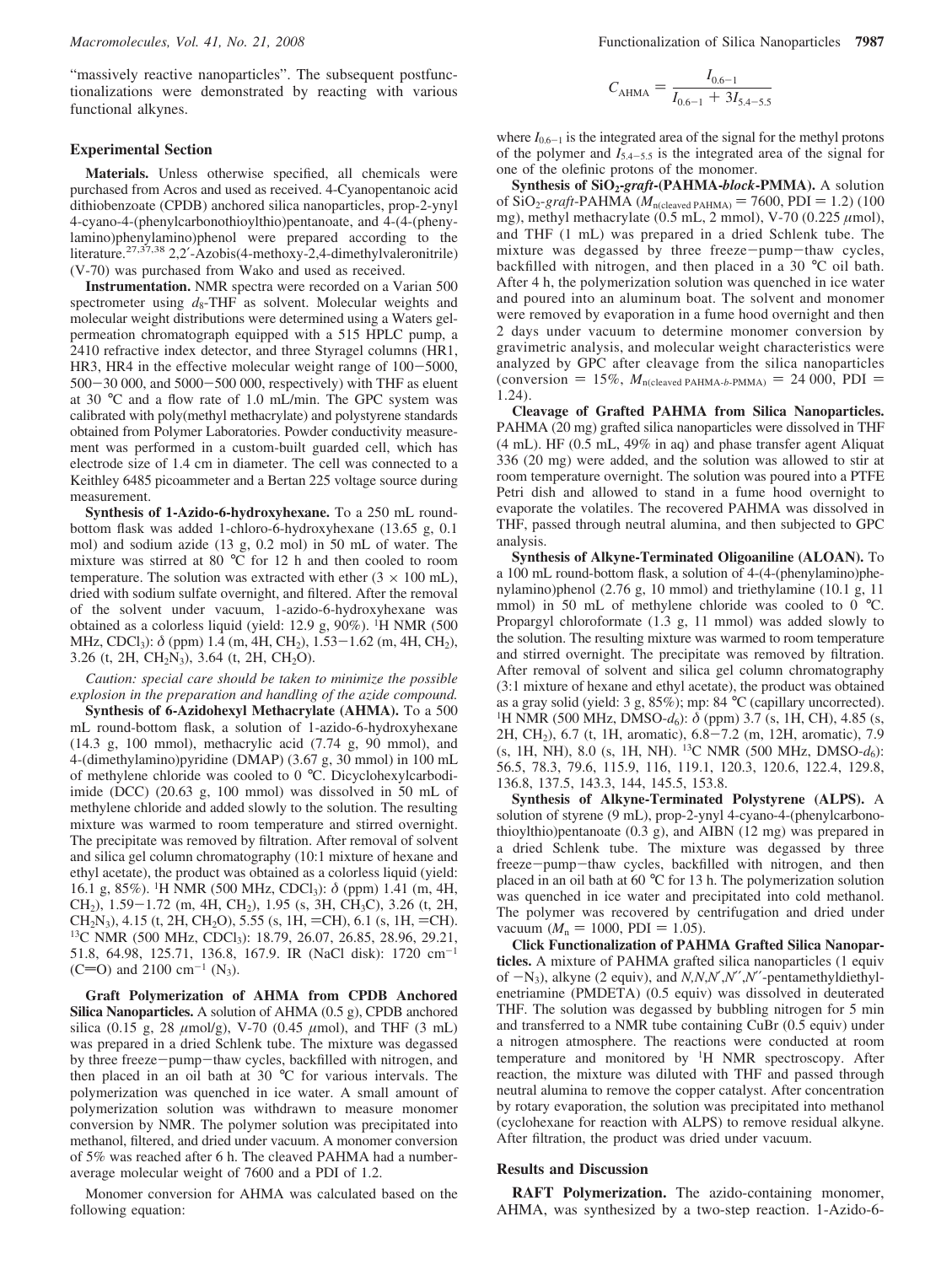#### **Scheme 1. Synthesis of PAHMA Grafted Silica Nanoparticles and Click Functionalization**



hydroxyhexane was first prepared by reacting 1-chloro-6 hydroxyhexane with sodium azide. The subsequent DCC/DMAP mediated coupling of methacrylic acid and 1-azido-6-hydroxyhexane gave the product in good yield under mild reaction conditions. The CPDB anchored silica nanoparticles, NP-1 and NP-2, were prepared according to the literature,<sup>27</sup> which had surface densities of 28 and 76  $\mu$ mol/g. Considering the side reactions occurring with the azido group at elevated temperatures, the surface-initiated RAFT polymerization of AHMA was conducted at the relatively low temperature of 30 °C using V-70 as a radical initiator (Scheme 1). To minimize the free polymer in solution, a high CPDB to V-70 ratio (10) was utilized, and the monomer conversion was also limited to less than 30%. The surface graft polymerizations of AHMA mediated by the CPDB anchored silica nanoparticles with two surface densities were conducted under identical reaction conditions for comparison. To investigate the difference between the polymerization behavior on the surface of nanoparticles and that in solution, the RAFT polymerization of AHMA in solution mediated with free CPDB was also conducted under identical reaction conditions.

Figure 1 shows the GPC traces for the RAFT polymerization of AHMA mediated with free CPDB and CPDB anchored

nanoparticles with two different surface densities. For the polymerization of AHMA mediated by free CPDB and NP-1, the GPC traces were observed to be narrow and unimodal over the range of conversions investigated in this study. However, in the case of the AHMA polymerization mediated by NP-2, a slight high molecular weight shoulder was observed even at very low conversion. This high molecular weight shoulder became more distinguishable with the increase of conversion and finally resulted in an obvious broadening of the GPC trace. In recent work, $12$  we have demonstrated that the azido group could cycloadd to methacrylate monomer during the RAFT polymerization of the azide monomer, which leads to the branching of polymer chains, represented by the appearance of a high molecular weight shoulder on the GPC trace. For the surface-initiated RAFT polymerization of AHMA mediated by CPDB anchored nanoparticles, the polymer chains are growing from the reactive sites on the nanoparticle surfaces. Because of the immobilization of the polymer chains, the local concentration of polymer chains on the nanoparticle surfaces is very high, which results in the extremely high concentration of azido groups near the nanoparticle surfaces. Because the grafted polymer chains will not strongly hinder the diffusion of smallsized monomer to the surface, AHMA monomer will have a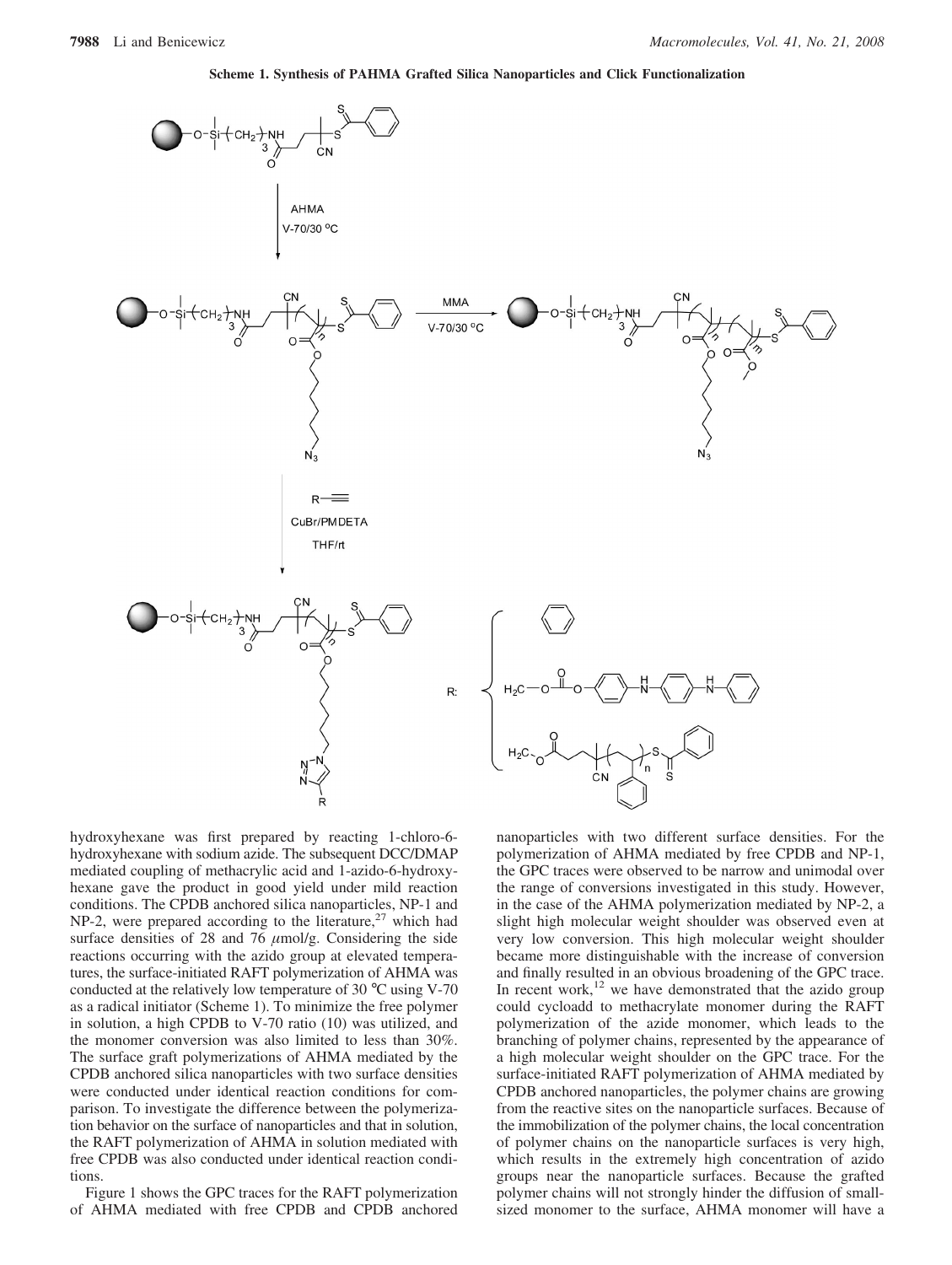

**Figure 1.** GPC traces for the RAFT polymerization of AHMA  $([AHMA] = 0.7 M, [V-70] = 1.12 \times 10^{-4} M, 30 °C)$  mediated with free CPDB and CPDB anchored nanoparticles: low density (NP-1) (28  $\mu$ mol/g, 1.12 × 10<sup>-3</sup> M); high density (NP-2) (76  $\mu$ mol/g, 1.12 × 10<sup>-3</sup> M).

great probability to be involved in the side reaction with the azido group on the grafted polymer chains before adding to propagating radicals or diffusing out. This concentration effect becomes more obvious with the increase of both the graft density and molecular weight of the grafted polymer chains, which is a likely reason for the appearance of high molecular weight shoulders for the polymerization of AHMA mediated by NP-2.

The kinetic results for the RAFT polymerization of AHMA mediated by CPDB anchored nanoparticles and free CPDB at 30 °C are shown in Figure 2a. A linear relationship between  $ln(M_0/M_t)$  (where  $M_0$  is the initial monomer concentration and  $M_t$  is the monomer concentration at time  $t$ ) and polymerization time was observed for all three cases, indicating a constant radical concentration during the polymerization. The polymerization mediated by NP-1 was slightly faster that the polymerization mediated by NP-2, and a longer induction period was also observed for the NP-2 system. This phenomenon is consistent with the results of the styrene and butyl acrylate surface polymerizations in the literature,<sup>19</sup> which could be ascribed to the "localized high RAFT agent concentration" effect. However, compared to the polymerization mediated by free CPDB, the polymerizations mediated by CPDB-anchored nanoparticles were significantly faster, which cannot be explained by the "localized high RAFT agent concentration" effect. In a previous paper, $^{27}$  it was reported that the polymerization



**Figure 2.** (a) Kinetic plots and (b) dependence of the molecular weight and polydispersity on conversion for the RAFT polymerization of AHMA ([AHMA] = 0.7 M, [V-70] = 1.12  $\times$  10<sup>-4</sup> M, 30 °C) mediated with free CPDB  $(1.12 \times 10^{-3} \text{ M}, \text{triangle})$  and CPDB-anchored nanoparticles: low density (NP-1) (28  $\mu$ mol/g,  $1.12 \times 10^{-3}$  M, circle); high density (NP-2) (76  $\mu$ mol/g,  $1.12 \times 10^{-3}$  M, square). Solid line in (b) is the theoretically calculated molecular weight.

of methyl methacrylate on the nanoparticle surfaces was much faster that that in solution, which was speculated to be attributed to the unique steric environment of the intermediate macro-RAFT agent radical on the nanoparticle surfaces. Because of the structure similarity between AHMA and methyl methacrylate, the similar results observed for the surface polymerization of AHMA further supports this speculation.

The controlled nature of AHMA polymerization was demonstrated by the linear increase in  $M_n$  with monomer conversion as shown in Figure 2b. It is noted that the measured molecular weight for all three cases had a close agreement with the theoretical molecular weight (represented by the solid line in Figure 2b), which indicated a high efficiency of free CPDB as well as anchored CPDB throughout the polymerization. For the polymerization of AHMA mediated by free CPDB and NP-1, the molecular weight distribution remained narrow (<1.2) over the range of conversions investigated. Although well-defined polymer chains were obtained (PDI < 1.2) at conversions <20% in the case of NP-2, an increase in PDI (1.31) was observed at higher conversion (25%), corresponding to the appearance of the high molecular weight shoulder in the GPC trace.

The surface-initiated RAFT technique has particular utility in the preparation of surface-grafted block copolymers. The ability to form block copolymers by the chain extension is also an excellent indication of the "living" characteristics of the homopolymer grafted from the surface of nanoparticles. In this work, an NP-1-*graft*-PAHMA  $(M_{n$ (cleaved PAHMA) = 7600, PDI  $= 1.2$ ) was first prepared with a monomer conversion of 5%.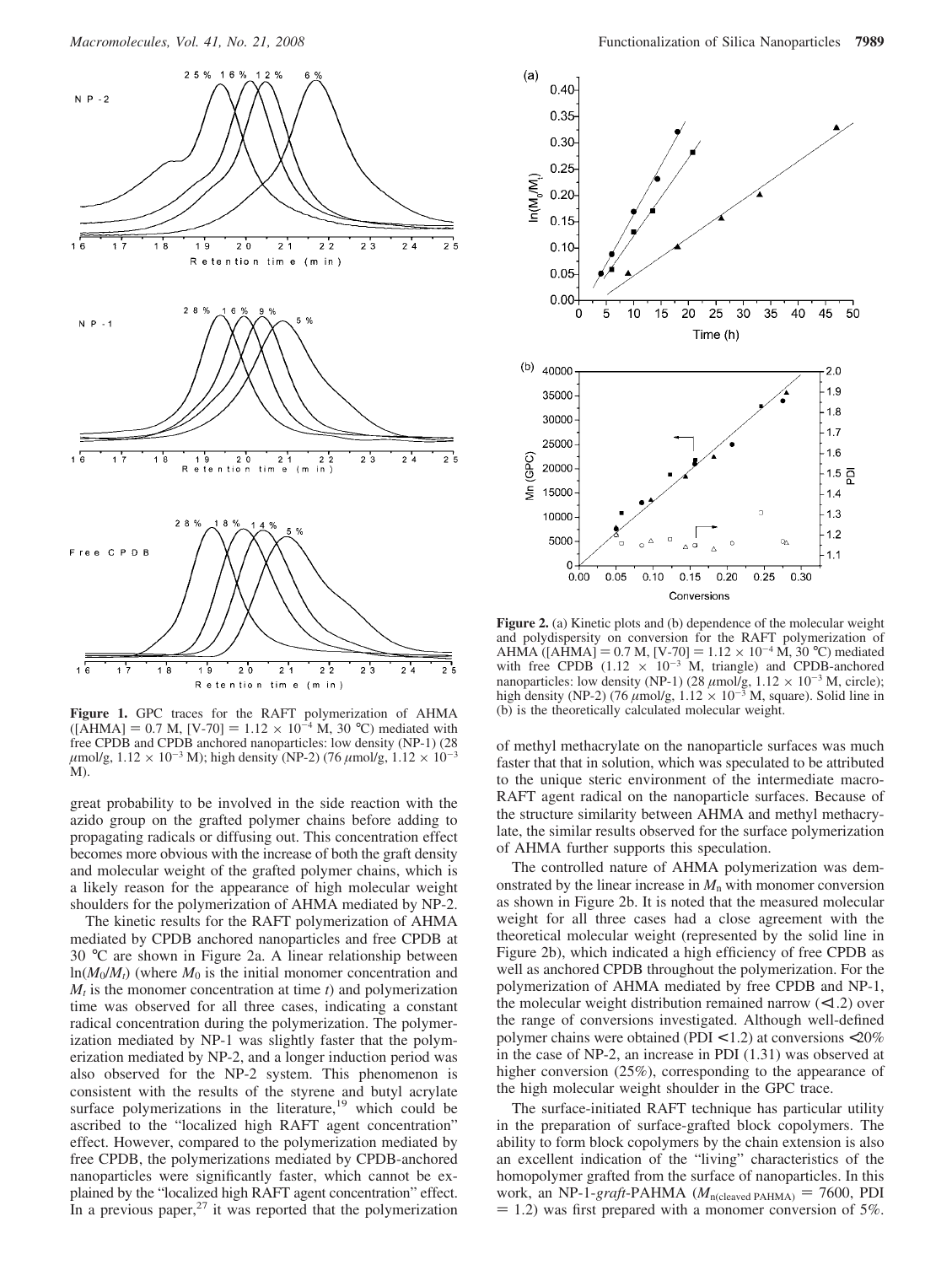

**Figure 3.** GPC traces for NP-1- $graft$ -PAHMA ( $M_{n$ (cleaved PAHMA)  $= 7600$ , PDI  $=$  1.2, solid) and NP-1-*graft*-(PAHMA-*block*-PMMA) ( $M_{n$ (cleaved PAHMA-*b*-PMMA)  $= 24 000$ , PDI  $= 1.24$ , dashed).



**Figure 4.** <sup>1</sup> H NMR spectra of (a) PAHMA, (b) PAHMA-*click*phenylacetylene, (c) PAHMA-*click*-ALOAN, and (d) PAHMA-*click*-ALPS.

The isolated NP-1-*graft*-PAHMA was employed as macroCTA for polymerization of MMA to produce a block copolymer, NP-1-*graft*-(PAHMA-*block*-PMMA). The MMA conversion was 15% after 4 h at 30 °C. As shown in Figure 3, the complete shift of the GPC trace and the low polydispersity of the cleaved block copolymer  $(M_{n$ <sup>(cleaved PAHMA-*b*-PMMA) = 24 000, PDI = 1.24)</sup> demonstrated the controlled nature of the polymerization and the fidelity of the end-group functionalities.

**Click Functionalization.** The polymer chains with pendant azido groups can be side-functionalized with alkynes via the highly efficient click reaction. The above-prepared PAHMAgrafted nanoparticles have a large number of reactive azido groups on the grafted PAHMA chains, which are excellent precursors for attaching various functional alkynes. However, since PAHMA chains are immobilized on the surface of nanoparticles, the efficiency of click functionalization might be significantly decreased due to the large steric hindrance introduced by the localized high polymer chain concentration. To compare the click efficiency of grafted PAHMA with that of free PAHMA, three alkynes with different molecular weights, including phenylacetylene, ALOAN, and ALPS, were selected to be reacted with both grafted PAHMAs and free PAHMA in THF using CuBr/PMDETA as catalyst. Figure 4 shows the <sup>1</sup>H NMR spectra of PAHMA and click functionalized PAHMAs. It was observed that the signal  $(3.3-3.4$  ppm) from  $-CH<sub>2</sub>N<sub>3</sub>$ protons of PAHMA was shifted quantitatively downfield (4.3-4.4 ppm) upon triazole formation, which could be monitored over time to determine the conversion of azido groups. The dependence of conversion on time for the reaction of phenylacetylene with PAHMA, NP-1-*graft*-PAHAM, and NP-2-*graft*-PAHMA is shown in Figure 5. Surprisingly, for grafted PAHMAs more than 90% conversions were achieved in 20 min, which was much faster than that for free PAHMA under identical conditions. A possible reason for this unexpectedly high rate of reaction could be the concentration effect. For surface grafted PAHMA, the local concentration of azido groups



**Figure 5.** Dependence of conversion on time for the reaction of phenylacetylene with PAHMA  $(M_n = 9500, \text{PDI} = 1.1, \text{ square})$ , NPphenylacetylene with PAHMA  $(M_n = 9500, \text{ PDI} = 1.1, \text{ square})$ , NP-<br>1-*oraft*-PAHMA  $(M_{\text{e}(\text{bound PAHMA})} = 9400, \text{ PDI} = 1.16, \text{ circle})$ , and NP- $1$ -*graft*-PAHMA ( $M_{n$ (cleaved PAHMA) = 9400, PDI = 1.16, circle), and NP-<br>2-*oraft*-PAHAM ( $M_{n}$ (cleaved PAHMA) = 9800, PDI = 1.18, triangle) 2-*graft*-PAHAM  $(M_{n$ (cleaved PAHMA) = 9800, PDI = 1.18, triangle).<br>Experimental conditions:  $[-N_3] = 0.05$  M;  $[-N_3]$ : $[-C\equiv CH]$ :[CuBr]:<br>[PMDETA] = 1:2:0.5:0.5: in THF-*d*<sub>s</sub> monitored by <sup>1</sup>H NMR spec-[PMDETA] = 1:2:0.5:0.5; in THF- $d_8$  monitored by <sup>1</sup>H NMR spec-<br>troscopy at room temperature. troscopy at room temperature.



**Figure 6.** Dependence of conversion on time for the reaction of ALOAN with PAHMA ( $M_n = 9500$ , PDI = 1.1, square), NP-1-*graft*-PAHMA  $(M_{n$ (cleaved PAHMA) = 9400, PDI = 1.16, circle), and NP-2-*graft*-PAHAM  $(M_{n$ (cleaved PAHMA) = 9800, PDI = 1.18, triangle). Experimental conditions:  $[-N_3] = 0.05$  M;  $[-N_3]$ : $[-C \equiv CH]$ :[CuBr]:[PMDETA] = 1:2:0.5:0.5; in THF- $d_8$  monitored by <sup>1</sup>H NMR spectroscopy at room temperature.

near the nanoparticle surfaces is much higher than the normal concentration of azido groups for free PAHMA in solution. Once alkyne diffuses into the grafted PAHMA chains, it will be consumed quickly by reacting with an azido group to form a triazole. With the consumption of alkyne, the concentration of azido groups decreases while the local concentration of triazoles increases correspondingly. Because of the exceptional ability of triazoles to bind and stabilize copper $(I),$ <sup>39,40</sup> the local concentration of copper(I) catalyst increases dramatically, which further boosts the conversion of remaining azido groups. Therefore, these PAHMA-grafted nanoparticles can be actually regarded as "massively reactive nanoparticles", which can be functionalized by trapping and reacting with alkynes with very high efficiency. For phenylacetylene, its diffusion is not severely hindered by the grafted PAHMA chains due to the relatively small size, which leads to the high reaction rate. To further study the effect of the size of the alkyne on the rate of click reaction, kinetics for the cases of two large-sized alkynes, ALOAN and ALPS, were also investigated. As shown in Figures 5 and 6, the reaction of ALOAN with free PAHMA was much faster than that of phenylacetylene with free PAHMA, which may be attributed to the higher reactivity of ALOAN. For grafted PAHMAs, although the larger size of ALOAN compared to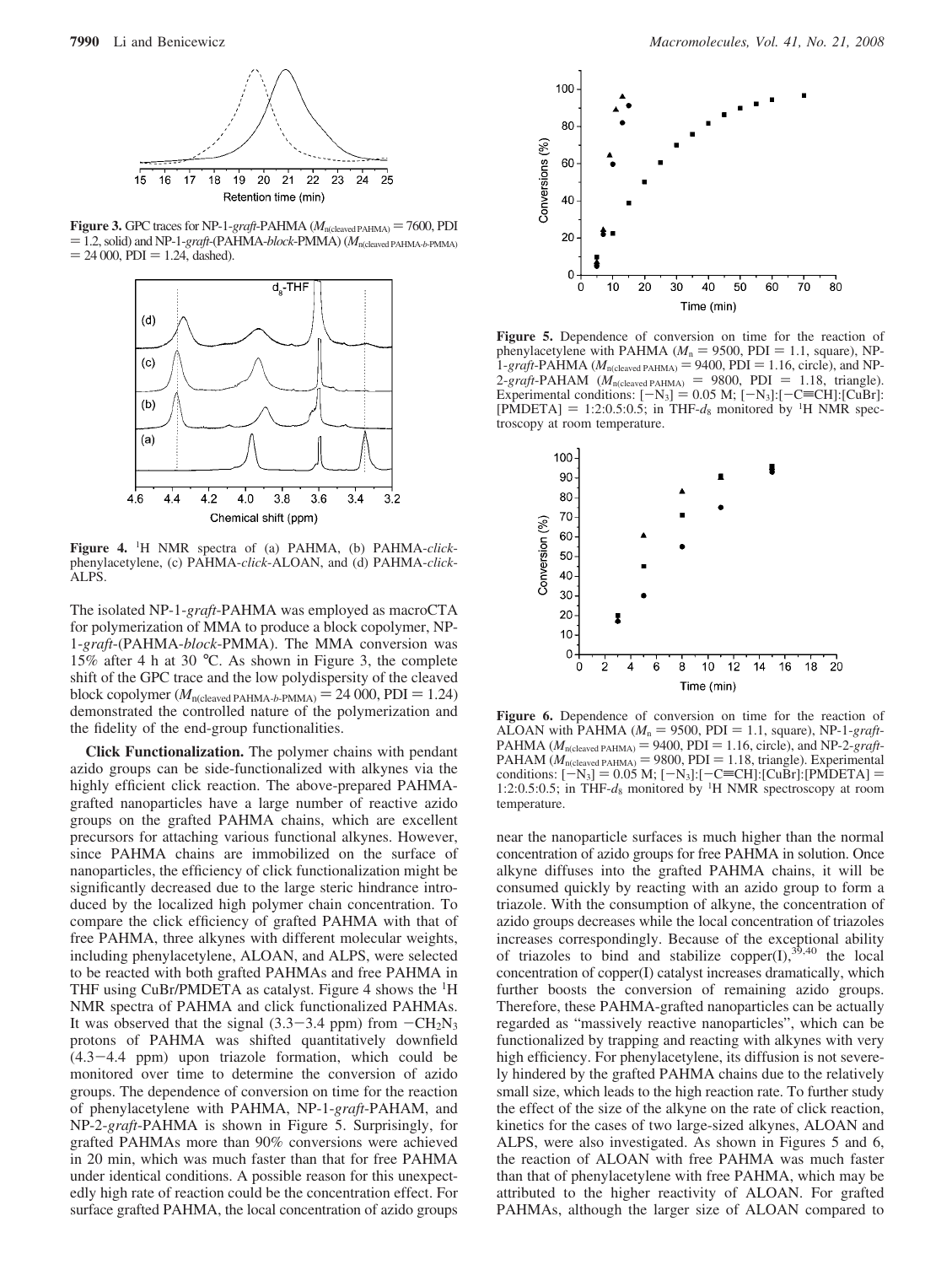

**Figure 7.** Dependence of conversion on time for the reaction of ALPS  $(M_n = 1000, \text{ PDI} = 1.06)$  with PAHMA  $(M_n = 9500, \text{ PDI} = 1.1,$ square), NP-1- $graff$ -PAHMA ( $M_{n$ (cleaved PAHMA) = 9400, PDI = 1.16, circle), and NP-2-*graft*-PAHAM  $(M_{n$ <sup>(cleaved PAHMA) = 9800, PDI = 1.18,</sup> triangle). Experimental conditions:  $[-N_3] = 0.05$  M;  $[-N_3]$ :  $[-C=CH]$ : [CuBr]:[PMDETA] = 1:2:0.5:0.5; in THF- $d_8$  monitored by <sup>1</sup>H NMR spectroscopy at room temperature. spectroscopy at room temperature.



**Figure 8.** GPC traces of (a) PAHMA ( $M_n = 9500$ ,  $M_{n, \text{theor}} = 8500$ , PDI = 1.1, solid), (b) PAHMA-*click*-phenylacetylene ( $M_n$  = 9400,  $M_{n, \text{theor}} = 13 \, 100$ ,  $PDI = 1.11$ , dash), (c) PAHMA-*click*-ALOAN ( $M_n$  $= 14500$ ,  $M_{n,theor} = 24600$ , PDI = 1.12, dot), and (d) PAHMA-*click*-ALPS ( $M_n = 20\,400$ ,  $M_{n,\text{theor}} = 53\,500$ , PDI = 1.18, dash-dot).

phenylacetylene might be expected to lead to the increased steric hindrance, its higher reactivity resulted in reaction rates at the same level as those of phenylacetylene. For the case of the bulky ALPS, the click efficiency of grafted PAHMAs was significantly decreased (Figure 7). At conversions <50% the rates of click reactions for grafted PAHMAs were still comparable to that for free PAHMA. However, significant drops of the reaction rates for grafted PAHMAs, particularly NP-2-*graft*-PAHAM, which has the highest surface graft density, were observed at higher conversions, indicating that the steric hindrance created by the grafted particles and molecular weight of the alkyne had a effect on the rate of click reactions.

After the click reaction, attempts were made to cleave the functionalized polymers from the nanoparticle surfaces by treating with HF. However, degrafting of the polymer was extremely difficult as the nanoparticles precipitated from THF solution immediately after the addition of HF, which may be attributed to the protonation of triazole rings on the grafted polymer chains. The functionalized polymers prepared from free PAHMAs were analyzed by GPC to examine the molecular weight changes of the postfunctionalized polymers. As shown in Figure 8, the molecular weight distributions of the functionalized polymers after the click functionalization remained very low (<1.2), indicating the high fidelity of click reaction. No obvious shift of the GPC trace was observed upon the click functionalization of PAHMA with phenylacetylene, which is similar to the result reported in a previous paper $10$  for the click functionalization of PAZMA with phenylacetylene. For PAHMA*click*-ALOAN and PAHMA-*click*-ALPS, their apparent molecular weights were higher than those of the PHEMA precursors



**Figure 9.** UV-vis spectra of ALOAN-functionalized NP-2-*graft*-PAHAM ( $M_{n$ <sub>(cleaved PAHMA)</sub> = 18 800, PDI = 1.18) in DMF solution: (a) reduced, (b) oxidized, and (c) doped with sulfuric acid.

but still much lower than the theoretical values, which could be ascribed to the changes in the hydrodynamic volume of the polymer chains in solution upon functionalization.

One of the primary advantages of the postfunctionalization strategy is the ability to prepare novel functional polymers by incorporating functionality that is incompatible with the polymerization conditions. For example, it is known that interesting electrical and electrochemical properties can be introduced by incorporating conjugated aniline oligomers into polymer structures.<sup>41</sup> However, direct free radical polymerization of monomer containing oligoaniline moieties is difficult due to the radicalinhibiting ability of the diphenylamine unit. To demonstrate the benefits of the high efficiency and fidelity of click reaction, the side chains of PAHMA grafted on the nanoparticle surfaces were completely functionalized by reacting with an alkyne containing oligoaniline, ALOAN, giving ALOAN-functionalized nanoparticles with well-defined structure. Figure 9 shows the UV-vis spectra of the resulting ALOAN-functionalized nanoparticles recorded in DMF solution. It was observed that the ALOANfunctionalized nanoparticles showed redox properties which were similar to those of the oligomeric aniline.<sup>42</sup> In the reduced state the functionalized nanoparticles exhibited a single strong absorption at 310 nm of the UV-vis spectrum, ascribed to the  $\pi-\pi^*$  transition in the benzenoid ring of attached oligoaniline side chains. After oxidizing the nanoparticle solution by bubbling oxygen, a sharp peak at 308 nm and a broad peak at <sup>450</sup>-650 nm were observed. The broad peak was attributed to the benzenoid to quinoid excitonic transition. When the oxidized nanoparticle solution was doped with sulfuric acid, three peaks were displayed in the UV-vis spectrum at 308, 400, and 750 nm, and the nanoparticles remained in solution. The protonation of the oxidized oligoaniline units on the nanoparticle surfaces caused the low wavelength absorption to split. The high wavelength absorption red-shifted and extended toward the near-IR region. The electrical conductivity of ALOAN-functionalized nanoparticles was also measured. The powdered sample were first doped with iodine vapor for 1 week and then pressed into a pellet. The measurement of conductivity was performed at room temperature in a laboratory atmosphere. The conductivity of ALOAN-functionalized NP-2-graft-PAHAM ( $M_{n$ (cleaved PAHMA)  $= 18800$ , PDI  $= 1.18$ ) was measured to be  $1 \times 10^{-5}$  S/cm, which is in the semiconducting range.

### **Conclusions**

A postfunctionalization approach of combining surfaceinitiated RAFT polymerization and click reactions to modify the surface of nanoparticles was demonstrated. A functional monomer with a pendant "clickable" moiety, 2-azidoethyl